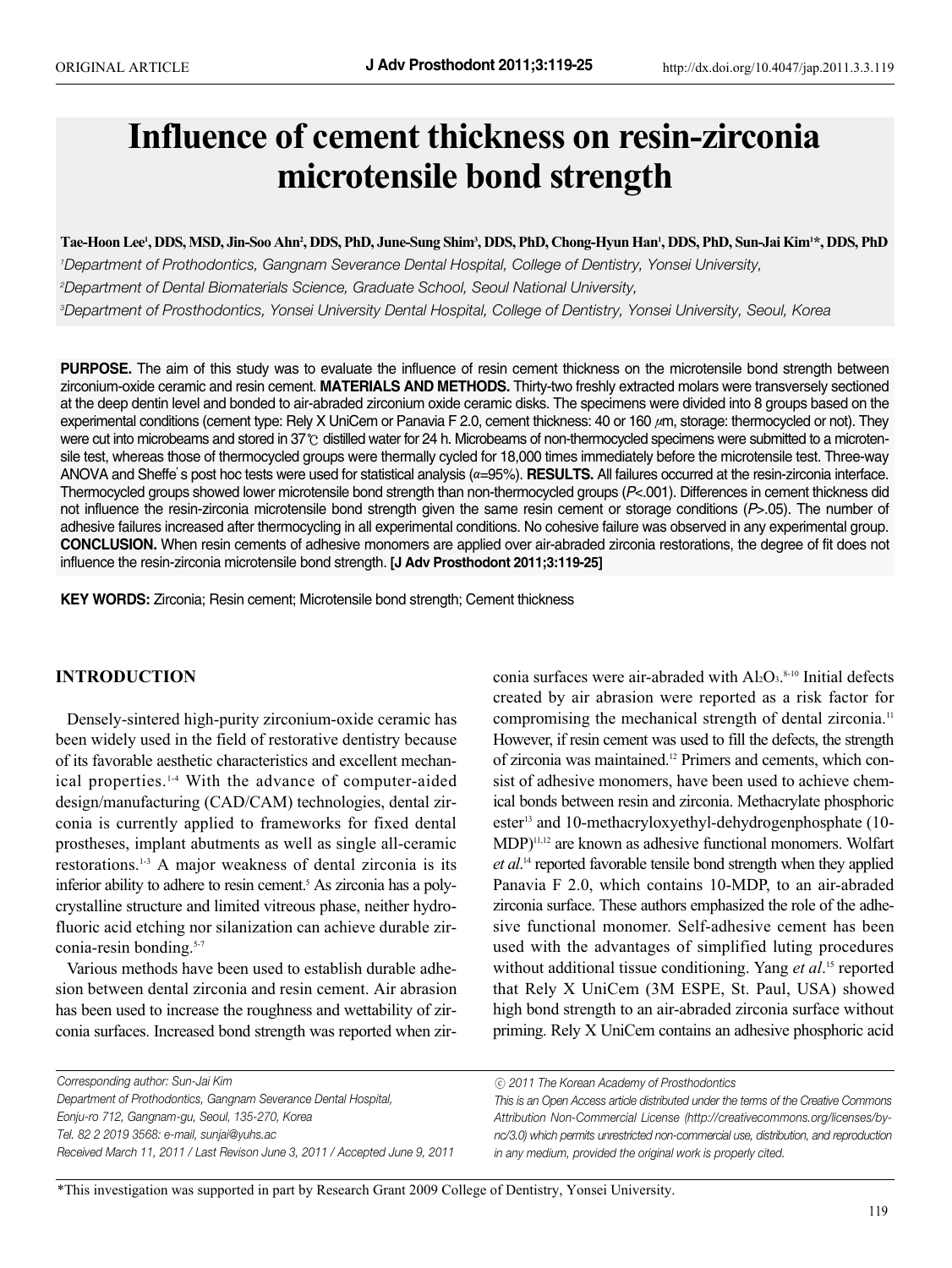monomer that forms a chemical bond with the zirconia surface. In addition to air abrasion and functional monomers, attempts have also been made to enhance resin-zirconia bonding with tribochemical silica coating,<sup>16</sup> heat-induced maturation, and selective infiltration-etching.<sup>17</sup>

Long-term water storage and thermocycling have been used to evaluate the durability of resin-zirconia bonding. Wegner *et al*. <sup>18</sup> assessed the influence of different storage conditions on the bond strength of adhesive bonding systems with zirconia. They concluded that thermocycling has a much higher impact on the durability of resin-zirconia bonding. Lüthy *et al.* reported that Bis-GMA cement showed weak resistance to thermocycling conditions whereas resin cement containing adhesive functional monomer showed durable bonding capacity under both thermocycled and non-thermocycled conditions.18,19

Accurate adaptation is essential to successful all-ceramic dental restorations with good long-term prognoses. It has been reported that an internal gap size of 50 - 100  $\mu$ m was suitable for the performance of resin cement.20,21 Reich *et al*. <sup>22</sup> measured the internal gap sizes of 3-unit zirconia fixed partial dentures (FPDs) using a replica technique and concluded that the internal gaps of the zirconia frameworks, which were up to  $105 \mu m$ , were greater than those of cast metal frameworks. Kohorst *et al*. 23 investigated the marginal and internal gap sizes of 4-unit zirconia FDPs before and after veneering procedures. Although the mean internal gap size ranged from 71.1 to 115.1  $\mu$ m, the maximum internal gap size ranged from 111.0 to 183.6  $\mu$ m. Wettstein *et al.*<sup>24</sup> and Sailer *et al.*<sup>25</sup> also concluded that zirconia frameworks resulted in greater internal gaps than metal frameworks, and regarded this as a risk factor which could compromise long-term survival. Poor internal adaptation clearly produces greater cement thickness and could influence the durability of bond strength. Many experiments have been performed to measure the resin-zirconia bond strength under conditions differing in surface treatment, resin cement, and the use of primers among other factors. However, until now, there has been no comparison to evaluate the resin-zirconia bond strength under conditions differing in the thickness of resin cement.

The purpose of this study was to evaluate the microtensile bond strength between resin cement and air-abraded zirconia under different thicknesses of resin cement. Additionally, the effects of thermocycling and type of resin cement were also evaluated.

### **MATERIALS AND METHODS**

#### **Specimen preparation**

Thirty-two adult molars were stored in 10% formalin for a week. The coronal and root portion of each molar were ground flat using a model trimmer until intact dentin was exposed. The thickness of the molar specimens was approximately 5 mm after grinding. Sixteen cylinder-shaped (diameter: 16 mm, thickness: 15 mm) zirconium oxide blocks (ZS blank, Everest, Kavo, Lake Zurich, Ill, Germany) were sintered and transversely sectioned in half, producing 32 zirconium oxide discs 7 - 8 mm thick. The manufactured flat surfaces were chosen for the bonding surfaces. The bonding surface of each disc was incrementally ground and finished with 400-, 600-, 800-, 1200-grit silicone carbide paper under water irrigation, after which the specimens were ultrasonically cleaned in distilled water for 3 min. The specimens were air-abraded by an airborne particle abrasion unit (RONDOflex plus 360, Kavo) with 50  $\mu$ m Al2O3 particles (Kavo) at 55 psi for 15 s from a perpendicular distance of 10 mm.

#### **Specimen groups**

The zirconia discs and teeth were randomly divided into 8 groups according to the type of cement used, cement thickness, and storage conditions (Table 1).

Bonding of resin cement to zirconia and dentin surfaces

A customized jig was fabricated to control the thickness of resin cement between the dentin and a zirconia disc. Each zirconia disc was positioned on the stabilizing mold of the customized jig. Tofflemire matrix bands (Rihana, USA) with a thickness of approximately 40  $\mu$ m were utilized to provide a resin cement thickness of either 40 or 160  $\mu$ m. For specimens with a cement thickness of 40  $\mu$ m, a single Tofflemire matrix band was positioned at each periphery of the bonding surface and stabilized by fixation screws. A small amount of cyanoacrylate (Zapit, Dental ventures of America Inc., Coraona, CA, USA) was additionally used to stabilize the bands to the zirconia disc. For specimens with a cement thickness of 160  $\mu$ m, 4 Tofflemire matrix bands were positioned at each periphery of the bonding surface, and fixation screws and cyanoacrylate were utilized to stabilize the bands. For specimens using Panavia F 2.0 (Kuraray Medical Inc, Japan) as the resin cement, primers A and B were mixed and applied on the

| <b>Table 1.</b> Testing groups |  |  |
|--------------------------------|--|--|
|--------------------------------|--|--|

|                | Resin cement                                                                  | Cement        | Storage              |
|----------------|-------------------------------------------------------------------------------|---------------|----------------------|
| Group code     | used                                                                          | thickness     | conditions           |
| U40NTC         | Rely X UniCem                                                                 | $40 \ \mu m$  | 37°C water, 24 h     |
| P40NTC         | Panavia F 2.0                                                                 | $40 \ \mu m$  | 37°C water, 24 h     |
| U160NTC        | Rely X UniCem                                                                 | $160 \ \mu m$ | 37°C water, 24 h     |
| P160NTC        | Panavia F 2.0                                                                 | $160 \ \mu m$ | 37°C water, 24 h     |
| U40NTC         | Rely X UniCem                                                                 | $40 \ \mu m$  | 37°C water, 24 h, TC |
| P40NTC         | Panavia F 2.0                                                                 | $40 \ \mu m$  | 37°C water, 24 h, TC |
| <b>U160TC</b>  | Rely X UniCem                                                                 | $160 \ \mu m$ | 37°C water, 24 h, TC |
| <b>P160TC</b>  | Panavia F 2.0                                                                 | $160 \ \mu m$ | 37°C water, 24 h, TC |
| $(T1 \cap T1)$ | $\mathbf{r}$ $\mathbf{r}$ $\mathbf{r}$ $\mathbf{r}$ $\mathbf{r}$ $\mathbf{r}$ | 10.000        |                      |

(TC: thermocycling at  $5 - 55$ °C for 18,000 cycles)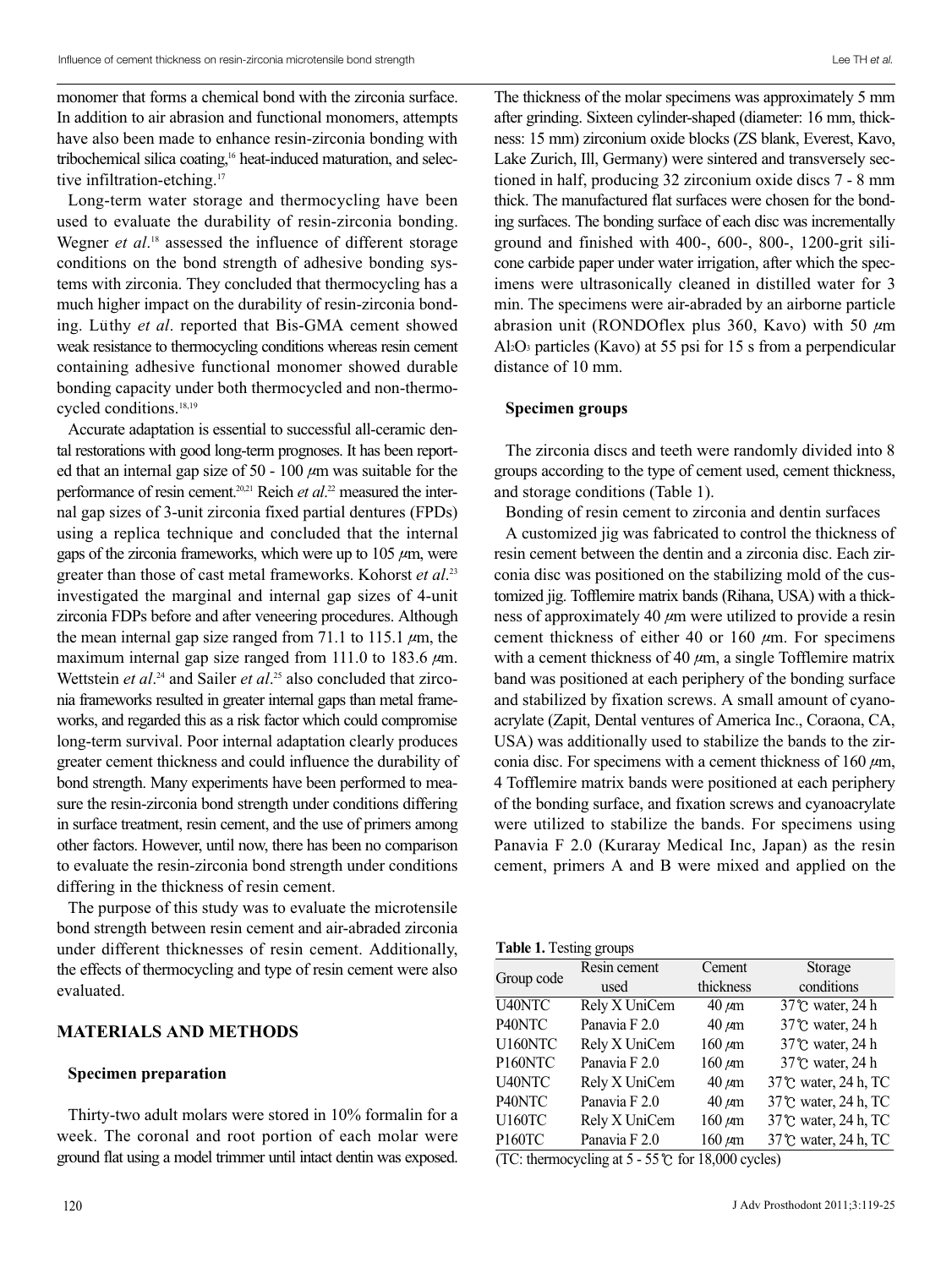cut dentin surface for 60 s. The resin cement was mixed according to the manufacturer's instructions and applied over the zirconia surface; subsequently, the dentin surface of each cut tooth was positioned on the resin cement. A constant pressure of 15 Ncm torque was applied for 5 min, and light irradiation (Satelec Mini LED, Satelec Bordeaux, France) was then performed for 40 s from each side of the specimen (Fig. 1). The bonded zirconia-resin-tooth specimens were stored in distilled water for 24 h at 37℃.

#### **Fabrication of microbeam specimens and artificial aging**

Bonded zirconia-resin-tooth specimens were mounted on a custom holding device designed to rotate the specimen at  $90^\circ$  angles on a sawing machine (Topmet Metsaw-LS, R&B)

Inc., Daejun, Korea). The specimens were sectioned using a low-speed precision diamond saw (4" Wafering Blade, Allied High Tech Products Inc., Rancho Domingues, CA, USA) under water irrigation. Approximately 10 to 12 microbeams of 1 mm  $\times$  1 mm  $\times$  10 mm were obtained from each specimen (Fig. 2). A digital image of each microbeam was taken to measure the cement thickness (Fig. 3) using the UTHSCA (University of Texas Health Science Center in San Antonio) Image Tool.

After measuring the cement thickness, the microbeams of nonthermocycled groups were submitted to a microtensile bond strength test. For the thermocycled groups, the microbeam specimens were submitted to thermocycling between 5 and 55℃ for 18,000 cycles (dwell time: 30 s, transfer time: 2 s), and then submitted to the microtensile bond strength test.



**Fig. 1.** Schematic image of customized jig for zirconia-resin-tooth bonding. Two lateral fixation screws stabilized Tofflemire matrix bands. A vertical fixation screw immobilized the cut tooth specimen and maintained constant torque during polymerization of the resin cement.



**Fig. 2.** Preparation of microbeams. A customized holding device was used to rotate the specimen 90 degrees, resulting in microbeams with a rectangular cut surface.



**Fig. 3.** Measurement of cement thickness. Microbeams with cement thicknesses of 40 (A) and 160 μm (B).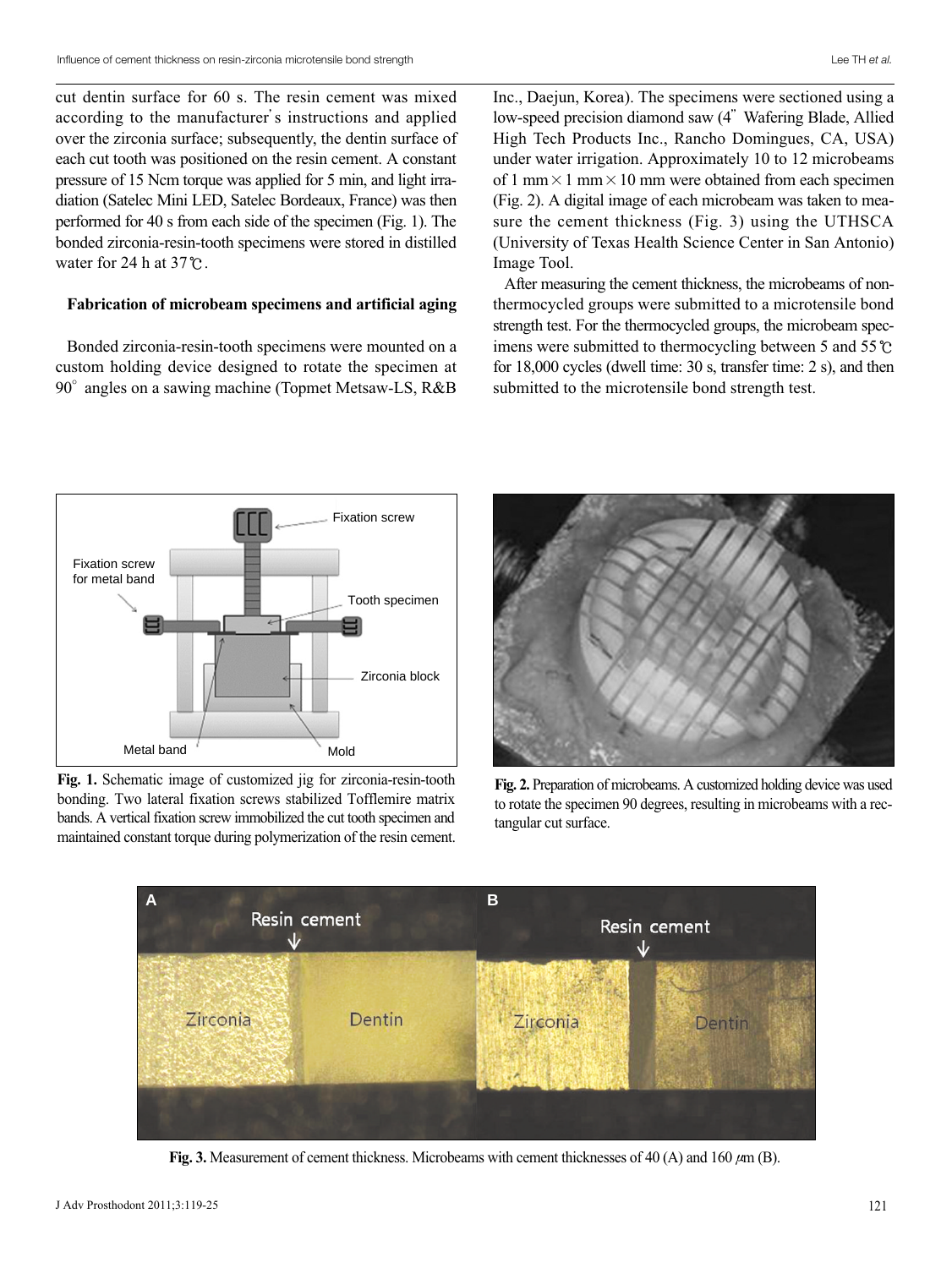#### **Microtensile bond strength test**

# Each specimen was fixed with cyanoacrylate (Zapit Base, Dental ventures of America Inc.) on the microtensile testing jig. The specimens were positioned parallel to the long axis of the jig in order to minimize bending stresses. The jig was mounted on a universal testing machine (EZ-S, Shimadzu, Japan) as parallel as possible relative to the applied tensile load. Testing was performed at a crosshead speed of 1 mm/min.

# **Failure mode analysis**

After the microtensile test, all microbeams were analyzed using a light microscope (Nikon Cooperation, Japan) at  $40 \times$  magnification to verify the failure modes. Failure modes were categorized as follows: adhesive failure between resin and zirconia, cohesive failure of cement, or mixed failure.

#### **Scanning electronic microscopy (SEM) evaluation**

Two fractured microbeams were randomly selected from each experimental group. The microbeams were mounted, gold-sputtered, and analyzed under scanning electronic microscopy (SEM) at  $80 \times$  magnification.

#### **Statistical analysis**

A 3-way analysis of variance (ANOVA) and Scheffe's post hoc test (SPSS for Windows Version 12.0; SPSS, Chicago, IL, USA) were applied at a 95% confidence level to analyze the effects of resin cement thickness, cement type, and thermocycling on the microtensile bond strength.

# **RESULTS**

### **Resin cement thickness**

Table 2 presents a summary of the measured resin cement thickness for each group. The mean values ranged from 62.65 to 68.19  $\mu$ m and from 164.08 to 172.68  $\mu$ m in groups with cement thicknesses of 40 and 160 μm, respectively.

#### **Microtensile bond strength**

Table 3 presents the means and standard deviations of microtensile bond strength for each group. The specimens bonded with Panavia F 2.0 showed significantly greater microtensile bond strength than those bonded with Rely X UniCem (*P*<.001). Thermocycled groups showed significantly lower microtensile bond strength than non-thermocycled groups. Table 4 shows a summary of the 3-way ANOVA for microtensile bond strength conducted at each level of interacting factor.

#### **Table 2.** Means and standard deviations of resin cement thickness (μm)

|           | U40NTC     | P <sub>40</sub> NTC | U160NTC    | P <sub>160</sub> NTC | U40TC    | P40TC    | J160TC                    | <b>P160TC</b> |  |
|-----------|------------|---------------------|------------|----------------------|----------|----------|---------------------------|---------------|--|
|           | $(n = 41)$ | $(n=45)$            | $(n = 44)$ | $(n = 43)$           | $(n=41)$ | $(n=41)$ | $(n = 44)$                | $(n=42)$      |  |
| Mean      | 63.57      | 62.65               | 172.68     | 166.72               | 68.19    | 66.28    | 164.24                    | 164.08        |  |
| <b>SD</b> | 3.99       | 4.98                | 5.47       | 4.10                 | 3.30     | 3.48     | $\gamma$ $\pi$<br>ے ، ۔ ب | 3.82          |  |

 $(n =$  number of specimens; SD: standard deviation)

#### **Table 3.** Means and standard deviations of microtensile bond strength (MPa)

|           | U40NTC      | P40NTC           | U160NTC             | P <sub>160</sub> NTC | U40TC              | P40TC           | U160TC         | P160TC               |  |
|-----------|-------------|------------------|---------------------|----------------------|--------------------|-----------------|----------------|----------------------|--|
|           | $(n=41)$    | $(n=45)$         | $(n = 44)$          | $(n=43)$             | $(n=41)$           | $(n=41)$        | $(n = 44)$     | $(n=42)$             |  |
| Mean      | $1.34^{bc}$ | $15.10^{\rm de}$ | 13.09 <sup>cd</sup> | $16.22^{\circ}$      | $5.40^{\circ}$     | $10.36^{\rm b}$ | $5.65^{\circ}$ | 12.68 <sup>bcd</sup> |  |
| <b>SD</b> | 3.14        | 3.86             | 3.56                | 4.52                 | つつく<br><u>L.L.</u> | 2.JZ            | 2.06           | 2.85                 |  |
|           | $\sim$      | .                | $\sim$ $\sim$       |                      |                    | .<br>$  -$      |                |                      |  |

(n = number of specimens; different superscript letters indicate groups that are statistically different, *P*<.05)

**Table 4.** Summary of 3-way ANOVA for microtensile bond strength conducted at each level of interacting factor

|                                           | Sum of squares | df  | Mean square |         | P    |
|-------------------------------------------|----------------|-----|-------------|---------|------|
| Cement                                    | 1895.183       |     | 1895.183    | 181.315 | .000 |
| Cement thickness                          | 157.951        |     | 157.951     | 15.111  | .000 |
| Thermocycling                             | 2499.329       |     | 2499.329    | 239.115 | .000 |
| Cement * Cement thickness                 | 10.991         |     | 10.991      | 1.052   | .306 |
| Cement * Thermocycling                    | 138.652        |     | 138.652     | 13.265  | .000 |
| Cement thickness * Thermocycling          | 0.510          |     | 0.510       | 0.049   | .825 |
| Cement * Cement thickness * Thermocycling | 38.342         |     | 38.342      | 3.668   | .056 |
| Error                                     | 3480.654       | 333 | 10.452      |         |      |
| Total                                     | 51621.738      | 341 |             |         |      |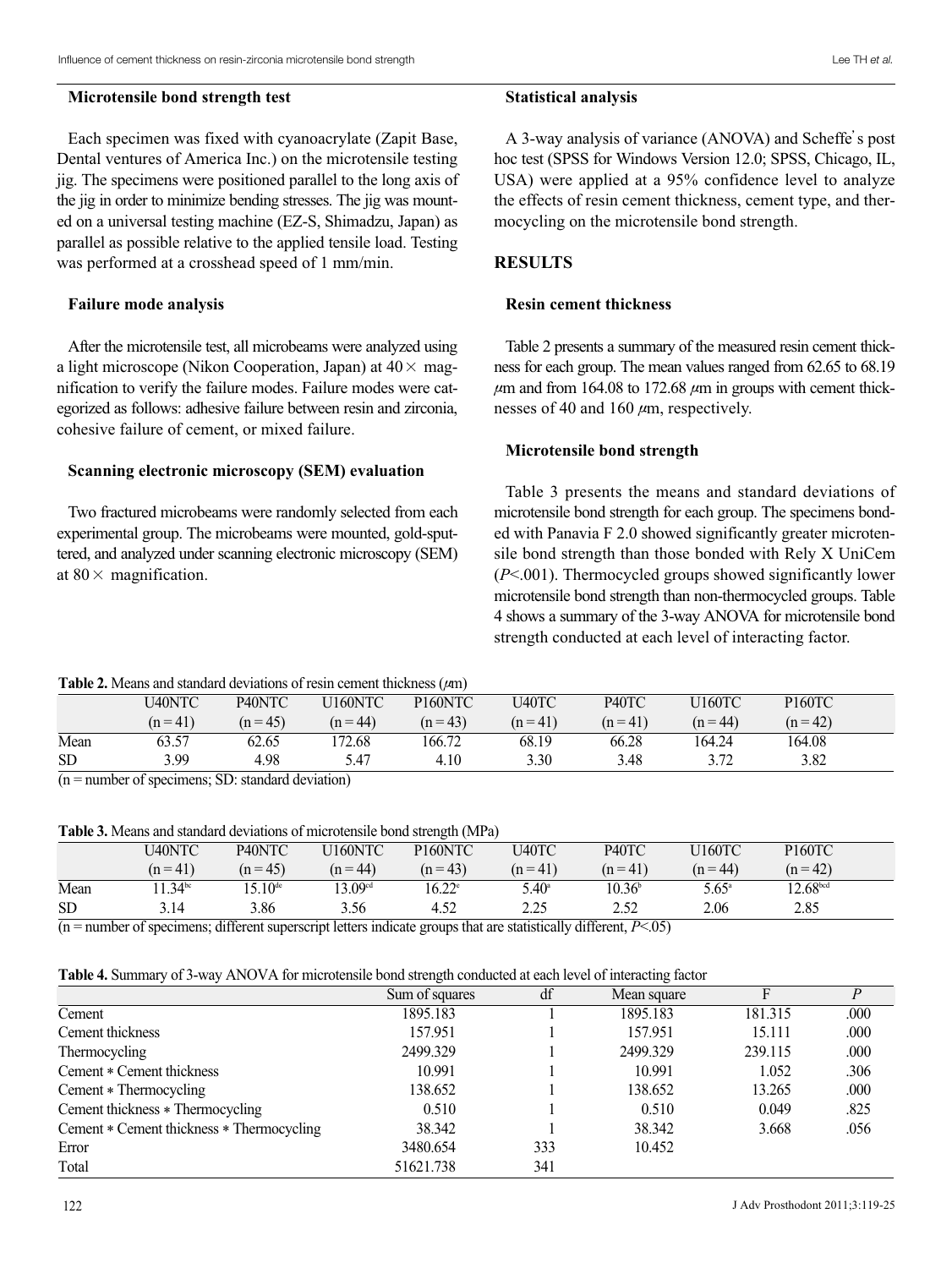#### **Failure mode analysis**

The failure modes in each group are summarized in Table 5. In non-thermocycled groups, the percentages of adhesive failure ranged from 19 to 48%, whereas they ranged from 62 to 93% in thermocycled groups. Fig. 4 and 5 showed typical SEM images of fractured surface.

## **DISCUSSION**

Ever since zirconia was introduced as a dental restorative material, a great number of studies have evaluated the resin-zirconia bond strength using different zirconia surface treatments or resin cements with different compositions. One of the clinical concerns of zirconia restorations generated by CAD/CAM techniques is that the internal gap size is greater than that of

**Table 5.** Failure mode analysis of tested specimens (%)

|          | U40NTC   | P <sub>40</sub> NTC | U160NTC    | P <sub>160</sub> NTC | U40TC          | P <sub>40</sub> TC | U160TC     | P <sub>160</sub> TC |
|----------|----------|---------------------|------------|----------------------|----------------|--------------------|------------|---------------------|
|          | $(n=41)$ | $(n = 45)$          | $(n = 44)$ | $(n=43)$             | $(n=41)$       | $(n=41)$           | $(n = 44)$ | $(n=42)$            |
| Adhesive | 49       | າາ<br>∠             | 48         | 1 Q                  | 0 <sup>2</sup> | 68                 | ۵3<br>ر .  | 62                  |
| Mixed    |          | 73                  | 52         | 81                   |                | $2^{\prime}$       |            | 38                  |
| Cohesive |          |                     |            |                      |                |                    |            |                     |

 $(n =$  number of microbeams)



**Fig. 4.** SEM images of fractured non-thermocycled microbeams. The fractured surface reflects the mixed failure mode at the resinzirconia interface (A: U40NTC; B: P160NTC).



**Fig. 5.** SEM images of fractured microbeams which were thermally cycled 18,000 times. Both fractured surfaces represent adhesive failures at the resin-zirconia interface (A: U40TC, B: P40TC).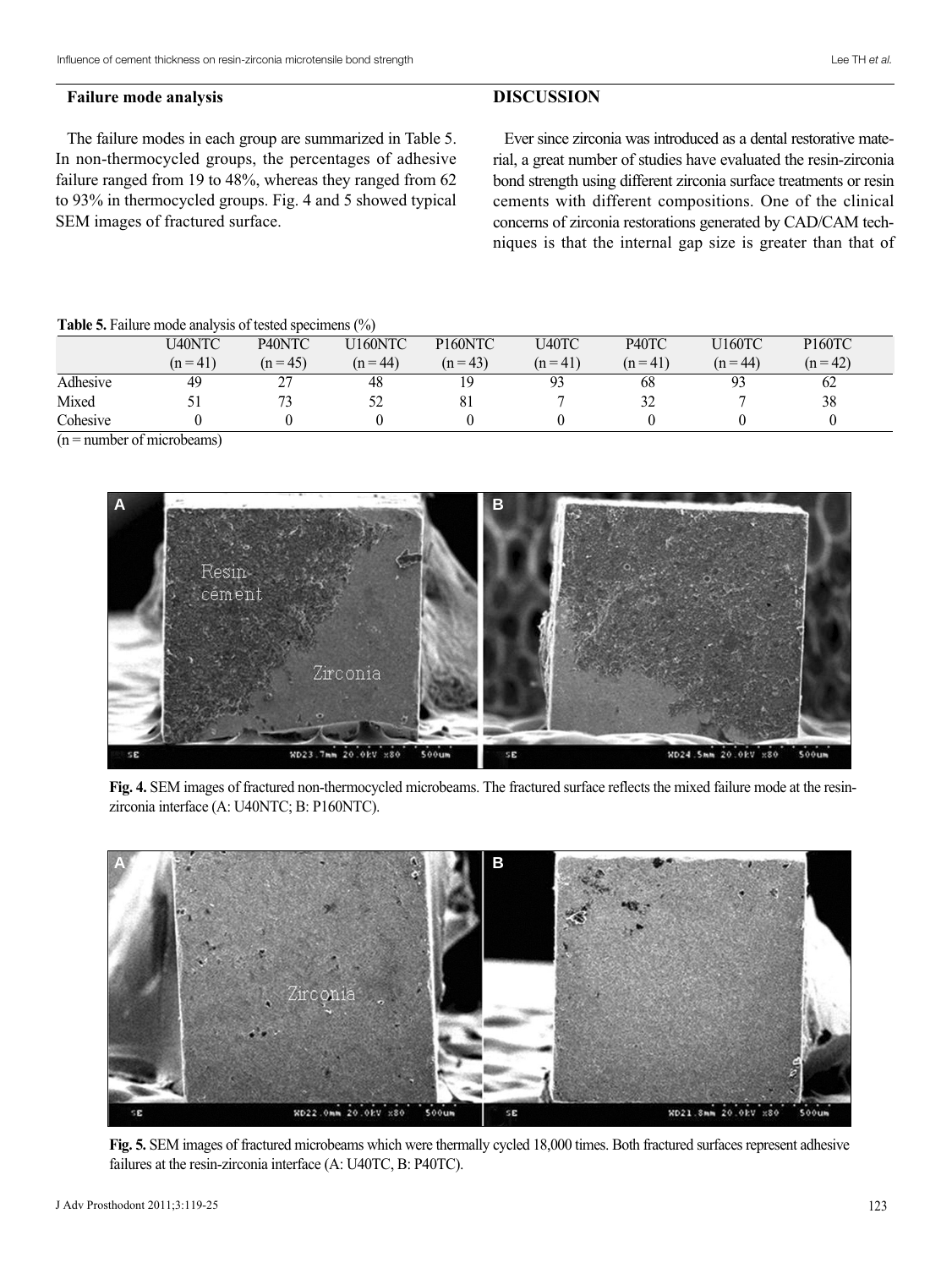conventional metal-ceramic restorations, $22,24$  which inevitably result in thicker layers of luting cement. The mechanical properties of the resin cement are degraded over the long term in an oral environment, which is often simulated experimentally by long-term water storage and thermocycling. During thermocycling, resin cement undergoes hydrolytic degradation, which contributes to the decrease in bond strength.<sup>25</sup> Therefore, for zirconia restorations, which commonly have greater internal and marginal gap size, the thickness of resin cement could be an influential factor for the resin-zirconia bond. Greater degradation may occur for thicker cement layers.

Thus far, there is no report on the effect of resin cement thickness on resin-zirconia bonding. The current study is the first to evaluate the influence of resin cement thickness on the microtensile bond strength between resin cement and airabraded zirconia. In terms of experimental design, two cement thicknesses were selected for the current study. The thickness of 40  $\mu$ m represented a good-fitting zirconia restoration whereas that of  $160 \mu m$  represented a poorly fit restoration. The value of 160  $\mu$ m was chosen on the basis of a previous study in which the maximum internal gap sizes of zirconia FPDs were 183.6 and 158.0  $\mu$ m at the premolars and molars, respectively. Given that the thickness of a single Tofflemire matrix band was 40  $\mu$ m, a thickness of 160  $\mu$ m could be reproduced by applying 4 bands over the zirconia disc. Considering the cement thickness as a single influencing factor, thick cement resulted in significantly greater bond strength rather than thin cement  $(P<.001)$ . One reason for this may be that a thicker resin cement provides greater plasticity than a thinner resin cement, absorbing a greater microtensile force until debonding. Another explanation draws upon the concept of a configuration factor (C-factor).<sup>26</sup> The C-factor was smaller in the 160  $\mu$ m groups than in the 40  $\mu$ m groups; therefore, thicker cement could cause less strain in the zirconia-resin-dentin complex and could lead possibly greater microtensile bond strength. However, when the experimental conditions were equated for resin cement and storage condition, resin cement thickness had no influence on microtensile bond strength. As noted above, thermocycling is commonly used to simulate the *in vivo* oral environment. In the present study, the microtensile bond strength significantly decreased after thermocycling in every experimental group (NTC > TC, *P*<.001). Two major mechanisms are considered as the reasons of this effect. One is the hydrolytic degradation at the bonded interface between the composite resin and the zirconia surface. The other is the degradation of the composite matrix and the filler particles within the composite resin itself.<sup>18</sup> In this study, the number of adhesive failures increased in all thermocycled groups. In addition, no cohesive failure was observed in any experimental group. Therefore, it is inferred that the decrease in bond strength after thermocycling was not due to the degradation of the resin matrix itself but in large part to the hydrolytic degradation at the bonded interface. This explains why cement thickness had no influence on the microtensile bond strength between resin and air-abraded zirconia, as the bonded surface areas were not very different for the 40 and 160  $\mu$ m groups (- 1 mm<sup>2</sup>) even though the cement thicknesses were different.

Cement selection is important for establishing effective bond strength to zirconia. Two types of dual-cured adhesive cement, Rely X UniCem and Panavia F 2.0, were used in this study. Rely X UniCem is a self-adhesive cement consisting of adhesive monomers with phosphoric acid groups. The phosphoric acid groups are thought to establish stable and durable bonding by achieving chemical bonds with metallic oxide on the zirconia surface.15 Panavia F 2.0 contains 10-MDP, an adhesive functional monomer, which forms chemical bonds between metallic oxide on the zirconia surface and the phosphate ester itself.12 Both cements are known to exhibit greater bond strengths with zirconia than conventional Bis-GMA cements.14 In contrast, Amaral and colleagues reported that a combination of 10-MDP-containing resin cement and airabraded zirconia did not yield stable microtensile bond strength after thermocycling.16 Durable bond strength was only achieved by silanization of the zirconia surface following laboratory or chairside silica coating even though 10- MDP-containing resin cement was used. In the present study, Panavia F 2.0 resulted in significantly greater microtensile bond strength than Rely X UniCem regardless of whether or not the specimens were thermocycled (*P*<.05). Although Rely X UniCem resulted in about 50% mixed failures in the non-thermocycled group, the incidence decreased to 7% after thermocycling. The incidence of mixed failures for Panavia F 2.0 also decreased after thermocycling, although the rate (32 - 38%) was still greater than that of Rely X UniCem.

There are several experimental methods to evaluate the bond strength between resin and zirconia ceramic. These include: 1) building up resin cement directly on the zirconia surface using a glass cylinder 2) bonding a composite resin specimen to zirconia using resin cement, and 3) bonding dentin to zirconia using resin cement. Oyague et al.<sup>13</sup> recommended using a resin cylinder rather than dentin to test the microtensile bond strength because the dentinal surface might have some unexpected microstructural variations which could lead to misleading results. In the present study, all specimens were debonded at the resin-zirconia interface, and not within dentin nor at the resindentin interface. This implies that the use of dentin can be an appropriate method to measure the resin-zirconia bond strength.

As mentioned previously, it is assumed that the decrease in bond strength after thermocycling was mainly due to hydrolytic degradation at the resin-zirconia interface. Therefore, future studies focusing on new surface-conditioning methods which could prevent hydrolytic degradation at the bonded interface should be designed to achieve durable resin-zirconia bonding.